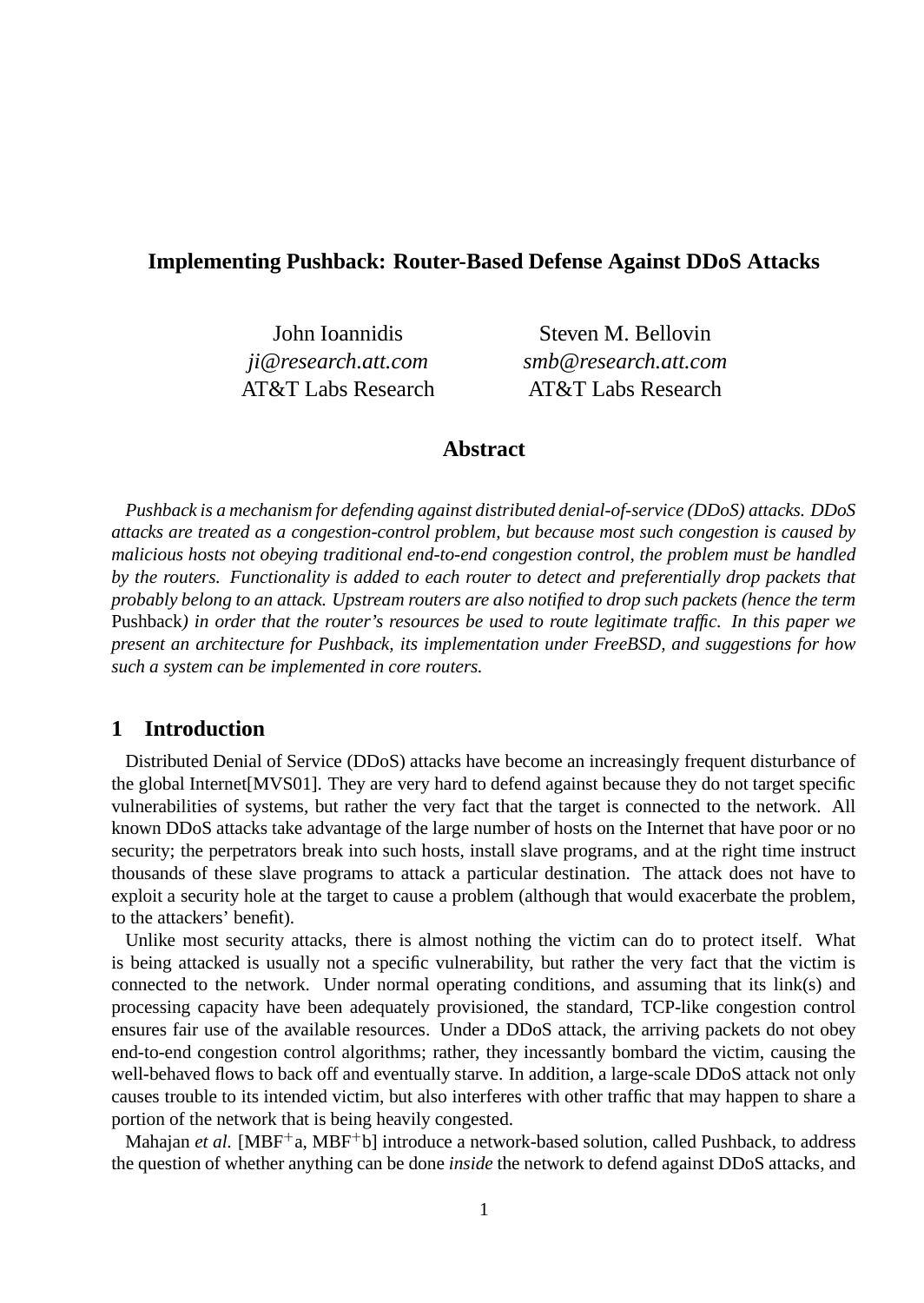evaluate the solution with extensive simulations. In this paper, we present an implementation of these concepts under Unix, along with experimental results from our laboratory testbed. In the rest of this section we give a very brief overview of the Pushback mechanism; the reader should refer to [MBF $^+$ a] for all the details. Section 2 presents the architecture of a router that can support Pushback; Section 3 gives implementation and performance details; we conclude with a discussion of deployment options, as well as related work.

### **1.1 Overview of Pushback**

If we could unequivocally detect packets belonging to an attack and drop just those, the problem would be solved. However, routers cannot tell with total certainty whether a packet actually belongs to a 'good' or a 'bad' flow; our goal will be to develop heuristics that try to identify most of the bad packets, while trying not to interfere with the good ones. Again, Mahajan *et al.* introduce the concept of *Aggregate-based Congestion Control (ACC)*; in this context, an *aggregate* is defined as a subset of the traffic with an identifiable property. For example, "packets to destination D", "TCP SYN packets", or even "IP packets with a bad checksum" are all potential descriptions of aggregates. The task is to identify aggregates responsible for congestion, and preferentially drop them at the routers.



Figure 1. A DDoS attack in progress.

To illustrate Pushback, consider the network in Figure 1. The server  $D$  is under attack; the routers  $R_n$  are the last few routers by which traffic reaches D. The thick lines show links through which attack traffic is flowing; the thin lines show links with no bad traffic. Only the last link is actually congested, as the inner part of the network is adequately provisioned. In the absence of any special measures, hardly any non-attack traffic would be reaching the destination. Some non-attack traffic is flowing through the links between R2-R5, R3-R6 R5-R8, R6-R8, and from R8 to D, but most of it is dropped due to congestion in R8-D. Throughout this paper we shall be referring to 'good', 'bad', and 'poor' traffic and packets. *Bad* packets are those sent by the attackers. Bad traffic is characterized by an *attack signature*, which we strive to identify; what can be really identified is the *congestion signature*, which is the set of properties of the aggregate identified as causing problems. *Poor* traffic consists of packets that match the congestion signature, but are not really part of an attack; they are just unlucky enough to have the same destination, or some other properties that cause them to be identified as belonging to the attack. *Good* traffic does not match the congestion signature, but shares links with the bad traffic and may thus suffer.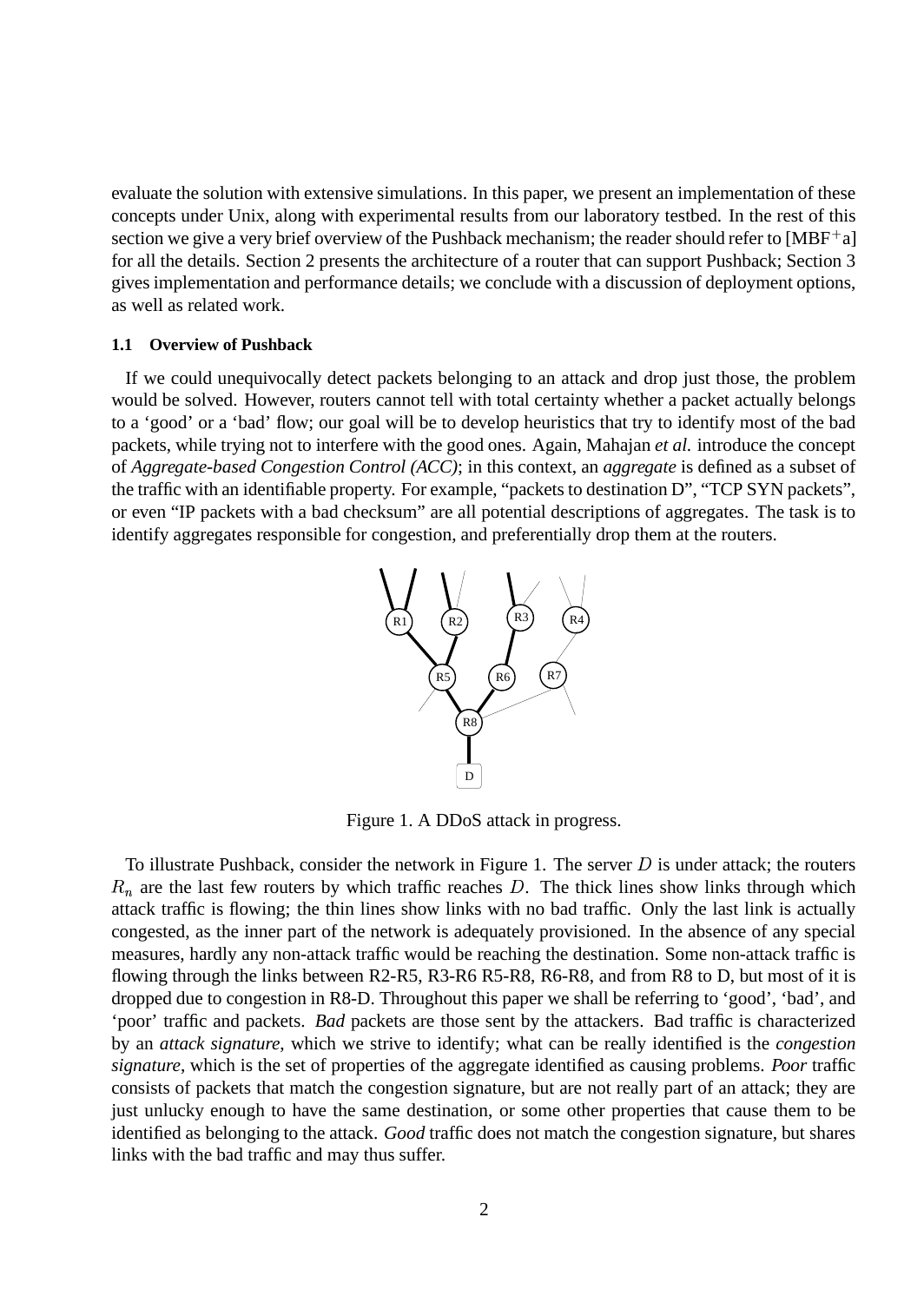In the figure above, some of the traffic entering R4 is good (the part exiting R7 that is not going to R8), and some is poor, as it is going to D. There may be some good traffic entering R5 from the links above, and exiting from the lower left link, but depending on how congested the links R1-R5 and R2-R5 are, it may suffer. The other links have a mixture of bad and poor traffic. Now, no matter how smart filters R8 could employ, it cannot do anything to allow more good traffic originating from the left side of the graph to reach  $D$ . All it can do is preferentially drop traffic arriving from R5 and R6, hoping that more good traffic would flow in via R7. With Pushback, R8 sends messages to R5 and R6 telling *them* to rate-limit traffic for D. Even though the links downstream from R5 and R6 are not congested, when packets arrive at R8 they are going to be dropped anyway, so they may as well be dropped at R5 and R6. These two routers, in turn, propagate the request up to R1, R2, and R3, telling *them* to rate-limit the bad traffic, allowing some of the 'poor' traffic, and more of the good traffic, to flow through.

In the rest of the paper, we shall describe a router architecture and the corresponding algorithm that can implement this kind of defense, and present its implementation under FreeBSD.

## **2 Architecture**

Consider a typical router; Figure 2 gives the view of the routing mechanism from one output interface. There are several incoming links, and the routing subsystem is implicitly shown in the choice of the output interface. A rate limiter is introduced before the output queue; some form of rate limiting or traffic shaping is already in place in many routers. For example, in the FreeBSD operating system [FBS], the IPFW firewall package also does traffic shaping. The simplest way to view the rate limiter is as a predicate that decides whether a packet is dropped or forwarded. In our architecture, dropped packets are sent to the pushback daemon, pushbackd. The daemon, in turn, periodically updates the parameters of the rate limiter, and also informs the upstream daemons to update theirs. It is interesting to note that the actual Pushback daemon may not reside on the router itself, but rather on an external ancillary piece of equipment.



Figure 2. Partial view of a router.

The information sent to the Pushback daemon by the rate limiter is shown in Figure 3. Most of the fields have the obvious purpose. The magic number provides some protection against synchronization problems between the kernel and the user-level process. The timestamp is expressed in nanoseconds since the router was last booted, and its purpose, along with the packet size, is to allow the code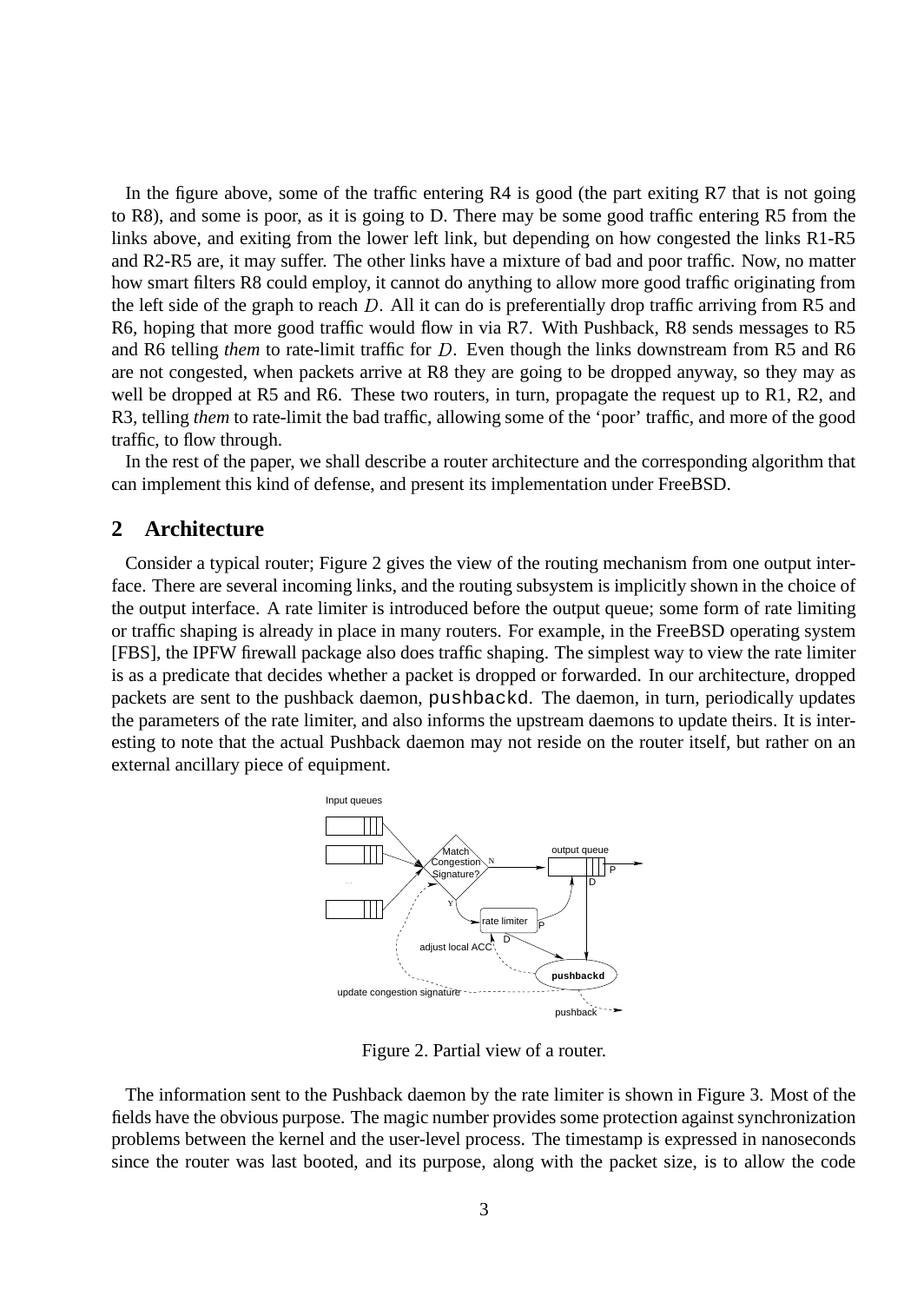to estimate the bandwidth that would have been consumed by the dropped packets. The 'reason' field indicates whether this was a tail-queue drop, a RED drop, and so on. Only packets dropped because of queue discipline restrictions are logged; packets dropped because, for example, they were not routable, or even because no buffer space could be allocated for them at the driver may not even reach this part of the code, so they are not reported at all.

| Magic number                  |
|-------------------------------|
| <b>IP</b> Destination address |
| Input interface               |
| Output interface              |
| Timestamp                     |
| Packet size                   |
| Reason                        |

Figure 3. **Dropped packet report**

It is important to note that the design decision to separate the rate-limiting and packet-dropping functionality from the rest of the pushback mechanism has implications for the eventual deployment of such a mechanism in the Internet. Routers can be designed<sup>1</sup> to report information about dropped packets, either to a process running on the router CPU, or a computer attached to the router using a local interface. All the intelligence, which would have to evolve rapidly as DDoS attacks change in nature, would reside in easy to replace, generic PCs, and scarce router resources do not have to be allocated to the Pushback task.

### **2.1 Aggregate Detection**

Periodically, pushbackd processes the saved drop-set to try to detect congestion. A large amount of dropped packets obviously indicates congestion. It now has to determine if there is an attack going on, and whether to respond to it. The exact algorithm(s) to run are will be an important research topic for some time to come. We present such an algorithm here; another can be found in  $[MBF^+a]$ .

We start by considering the drop set, that is, the set of packets that are dropped by the rate limiter. These may include packets dropped because of already-existing pushback activity, but as we shall see, this does not affect the outcome of the algorithm. The size of the drop set should be large enough to allow meaningful results, but also small enough to be processed in a small amount of time. Fortunately, it is not necessary to keep all the dropped packets; a representative sample of them suffices, as it is the most frequent packets that will affect the outcome of the algorithm, and these will be the most represented ones in the sample. The important feature is that the algorithm should run in less time that it takes to collect the packets.

This algorithm detects aggregates based only on IP destination address; the assumptions are that source addresses cannot be trusted anyway, and that the attackers are just sending IP packets with random contents to attempt to congest the target link. It starts by deciding whether the congestion level is high enough, that is, the drop rate is high enough, to warrant attempting to do preferential dropping. A simple test is whether the bandwidth  $w<sub>o</sub>$  of the output link would be exceeded by more than an acceptable drop rate, say, 20% of the traffic, in other words, if  $w_i > 1.2 \times w_o$ , where  $w_i$  is

<sup>&</sup>lt;sup>1</sup>in fact, some high-end routers already do that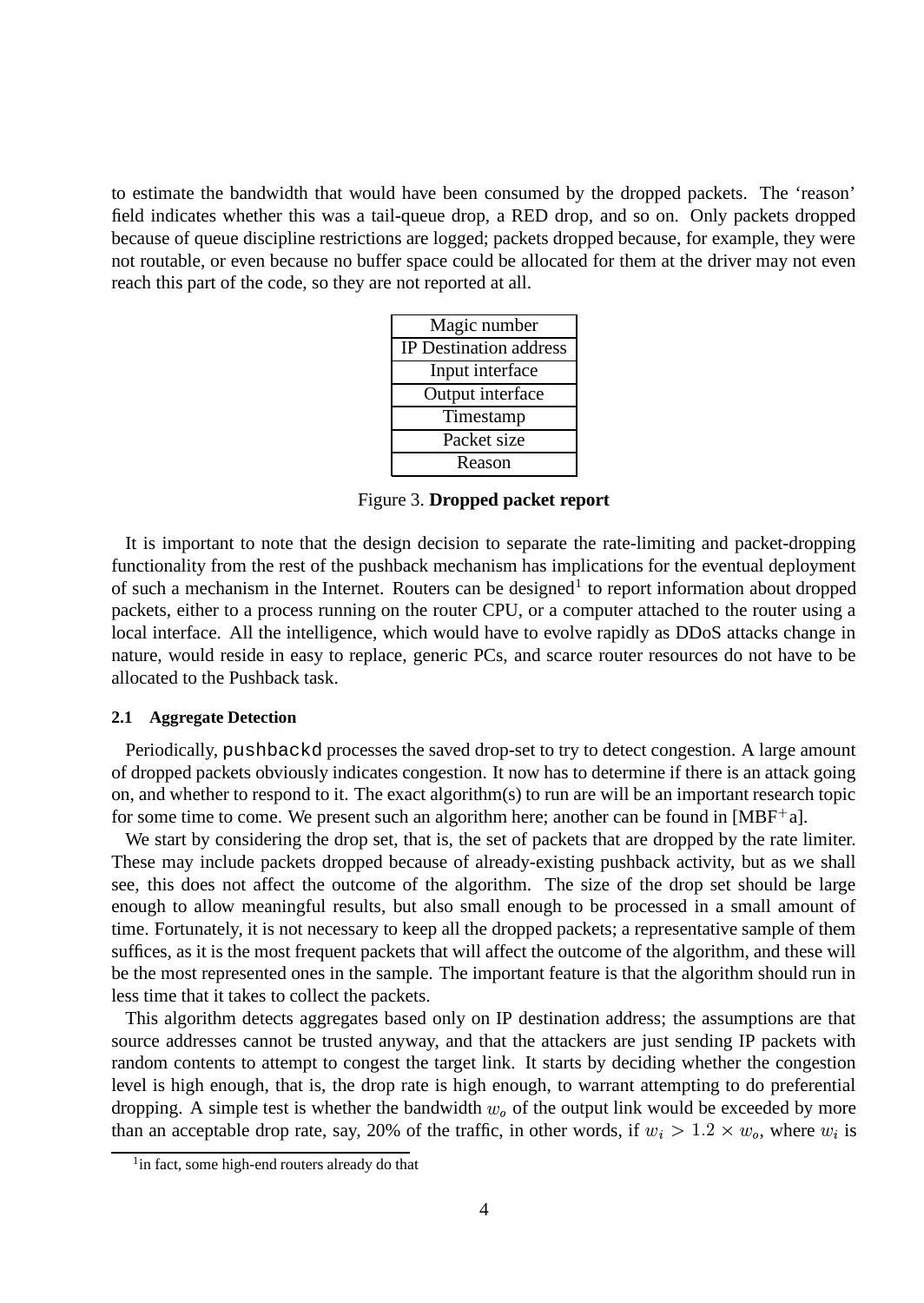the total incoming bandwidth from all input links. If this is the case, the algorithm starts by matching the destination address of each dropped packet against the routing table, and selecting the longest matching prefix. This groups the dropped packets according to their eventual destination link in some downstream router (or even the target, if the target has multiple IP addresses). The drop set is then sorted with the prefix as the key. We now want to find the prefix with the highest count. This can be done in a single pass. The sorting has complexity  $O(n \log n)$ , where n is the size of the drop set. The counting and determination of the most frequent prefix is, of course, linear in  $n$ . Now, for the subset of the drop set that matches this selected prefix, we perform another scan to see if the destinations of the dropped packets match a longer prefix than the routing prefix. If, for example, a single machine has been targeted, even though the prefix garnered from the routing table will be shorter than 32 (or 128, in the case of IPv6) bits, the address of the selected aggregate will be the full 32 (or 128) bits. The selected prefix constitutes the congestion signature.

It is likely that more than one attack is happening at the same time. To determine that, the drop set is scanned to compute the fraction of the bandwidth  $w<sub>b</sub>$  for which the identified congestion signature is responsible. If removing the traffic identified the congestion signature does not bring the output traffic below the previously described acceptable level, that is, if  $w_i - w_b > 1.2 \times w_o$  still holds, the algorithm is repeated in the hope of adding more prefixes to the congestion signatures. The precise parameters would be tunable to specific installations.

In some case we may not be able to find a second prefix (or even a first) responsible for a significant fraction of the traffic; that would be the case where congestion is not caused by an attack, or traffic to a specific destination, but by a general increase in background traffic. We then rate-limit what we can, and let the queue management of the output link, whatever it is, handle the rest of the congestion.

#### **2.2 Rate Limiting**

Once the congestion signature has been identified, the code must decide what to rate-limit it to. If  $w_b > w_l$ , where  $w_l = w_i - 1.2 \times w_o$ , then we simply rate-limit the aggregate down to  $w_l$ , and pass the rest of the traffic on. If  $w_b < w_l$ , we eliminate all traffic belonging to the congestion signature, and let the rest of the excess traffic be limited by the output queue. Note that the traffic that passes through the rate limiter and is not dropped is not treated preferentially; it is also sent to the output queue of the interface and treated just like the rest of the output traffic. That is, just because a packet was not dropped by the rate limiter does not mean that it will be preferentially treated and not dropped if it must at the output queue.

The pushback daemon gets dropped packets from both the rate limiter and the output queue; if the rate of the attack stays constant, the daemon will get the same number of dropped packets, but it will be getting more of them from the rate limiter. This means that, as long as the attack is going on, the pushback daemon will keep telling the rate limiter to drop packets; when it stops, no special action needs to be taken; at the next update, no attack will be identified, and the rate limiting will stop. Naturally, some damping may be necessary to avoid oscillations; experience with these mechanisms in production networks will be necessary before all the details can be worked out.

#### **2.3 Pushback**

So far we have described the *local* version of ACC. This is not enough, however. Once the Pushback daemon has identified a prefix to rate-limit, it communicates that information to its upstream links. The messages exchanged by routers implementing Pushback are described in detail in [FBI<sup>+</sup>]. There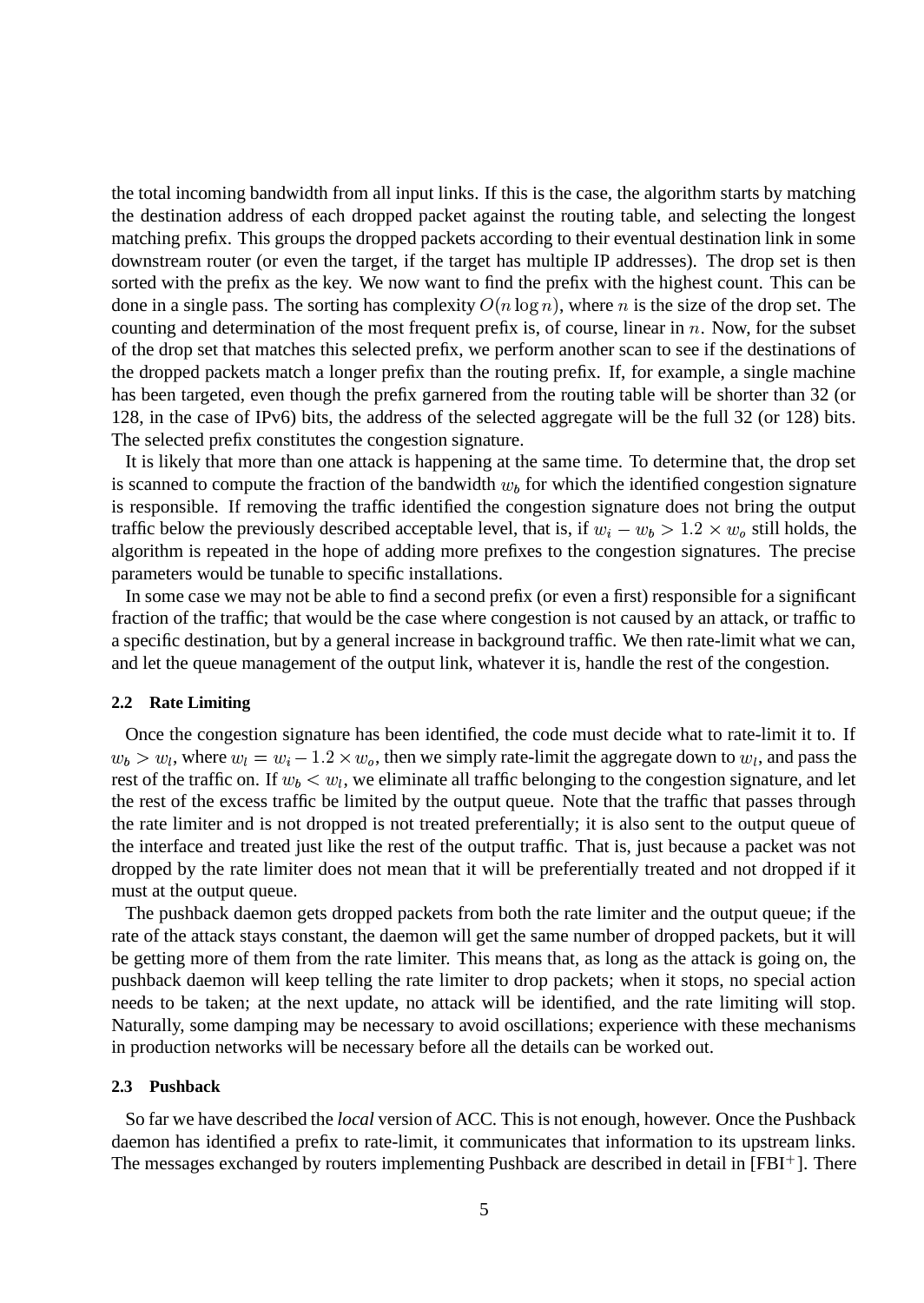are three such messages: request, response, and status. The pushback request is shown in Figure 4.

| Various header fields       |
|-----------------------------|
| <b>RLS-ID</b>               |
| Maximum depth               |
| Depth of Requesting Node    |
| <b>Bandwidth Limit</b>      |
| <b>Expiration Time</b>      |
| <b>Congestion Signature</b> |

Figure 4. **Pushback request**

Each request has a Rate-Limiting Session Identifier (RLS-ID), which is used to match responses to requests. The Depth field is used to set a limit to the propagation of the pushback requests. The depth of the originator is 0; upstream daemons add 1 to the depth before propagating the message. The maximum depth of propagation is set by the originating router and passed along by each subsequent router. Pushback uses soft state; there is no explicit revocation of a pushback request, and no effort is made to recapture the state after a router reset. The expiration time is used to manage this soft state – if a Refresh message does not arrive before the expiration time has elapsed, the entry is deleted. Finally, the congestion signature is a list of destination prefixes that the bandwidth limit applies to.

Authentication of Pushback requests is an obvious concern. If the routers participating in Pushback are neighbors, simply sending the request out with a TTL (or hop count for IPv6) of 255 is sufficient; any request coming from an attacker would have a lower TTL, and if an attacker has compromised a router, there are more serious concerns to be resolved.

A special type of request is a cancel message, which instructs the upstream router to stop ratelimiting. It is useful when long expiration times are specified by default, and the originating router has decided that it no longer needs protection from upstream.

The Pushback daemon not only sends requests, but it also listens for requests from its downstream routers. Once it receives a pushback request (or refresh), it adds the appropriate rule to the rate limiter, and keeps track of the dropped packets it gets from it.

In addition to requests sent upstream, the pushback daemon also sends status messages downstream. These status messages contain a depth field; if it is non-zero, the response is simply passed along downstream (remember that pushback request messages are passed only between adjacent routers, possibly using non-globally-routable addresses; hence, the status messages have to follow the same hop-by-hop paths). Since many pushback operations may be happening at the same time, the downstream direction for any particular one can be determined by examining the local set to match the congestion signature and RLS-ID, and determine which interface it pertains to. Before propagating a request downstream, 1 is subtracted from the node depth.

When a daemon receives a response (with depth 0), it can use the information in it to determine whether to continue the pushback, or how to modify it. For example, it may determine that a larger fraction of traffic that was was requested is being dropped on the subtree upstream from one link, and much less traffic from the subtrees upstream from the rest of the links. Such information may be used to dynamically adapt the requests to match the evolving traffic patterns.

In the following section, we describe how this architecture is actually implemented under FreeBSD.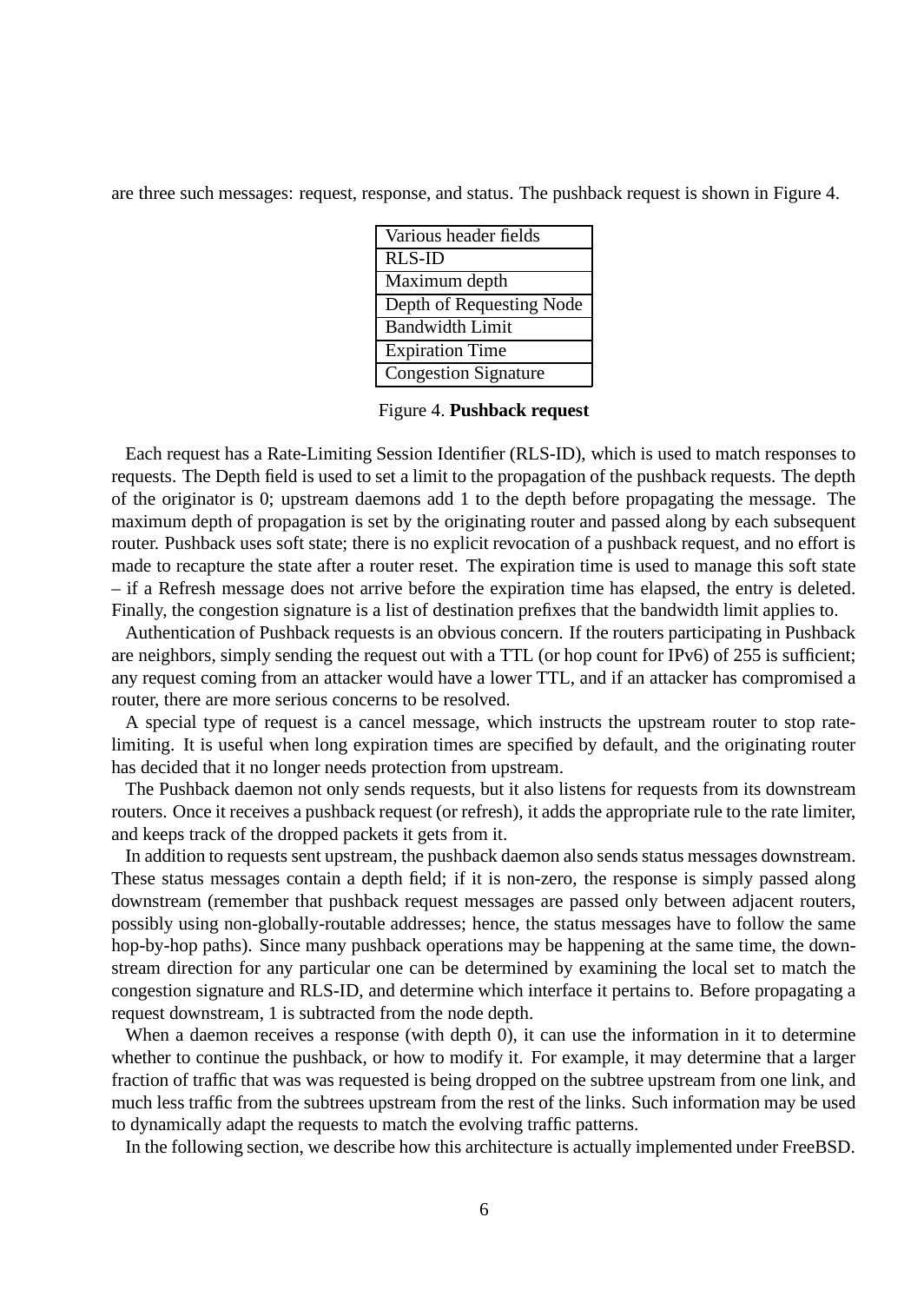### **3 Implementation**

Encouraged by the simulation results in [MBF<sup>+</sup>a, MBF<sup>+</sup>b], we implemented Pushback under FreeBSD. The tests were carried out on the network shown in Figure 5.



Figure 5. Testbed network.

The sources of bad (attack), poor (legitimate but sharing a congestion signature), and good (just legitimate) traffic are shown as *b, p,* and g, respectively. The destination of all traffic is *D*. *Rn* are routers; the links between the routers are 10Mbps for the first layer, 5Mbps for next layer, and 2Mbps between the last router and the destination. The test hardware being used (300MHz PentiumII generic PCs with 100Mbps Ethernet interfaces, running FreeBSD 4.2) can easily route at least 30Mbps of aggregate traffic without dropping any packets; in our experiments, substantially slower rates were used, both to give a margin of safety, and to make the actual measurements easier.

We use the IPFW packet filter functionality present in FreeBSD to both implement links of particular bandwidth-delay characteristics, and to implement the rate limiter. For, example the following two commands specify that the link outgoing on interface  $x12$  has a bandwidth of 10 megabits per second, and its queue can hold 50 packets (which is the usual queue length of Ethernet interfaces).

```
# ipfw add 999 pipe 999
    ip from any to any
    out xmit xl2
# ipfw pipe 999
    config bw 10Mbits/s
    queue 50packets
```
The link speeds are configured by setting up the output speeds of the corresponding interfaces. No input speeds need to be configured. The rate limiting code in IPFW may apply various queue disciplines, such as RED; the default discipline is FIFO, and it is what is used in our experiments.

The kernel has been modified so that when a packet is dropped in the queue management code, the information described in Figure 3 is sent to pushbackd. Any number of mechanisms can be used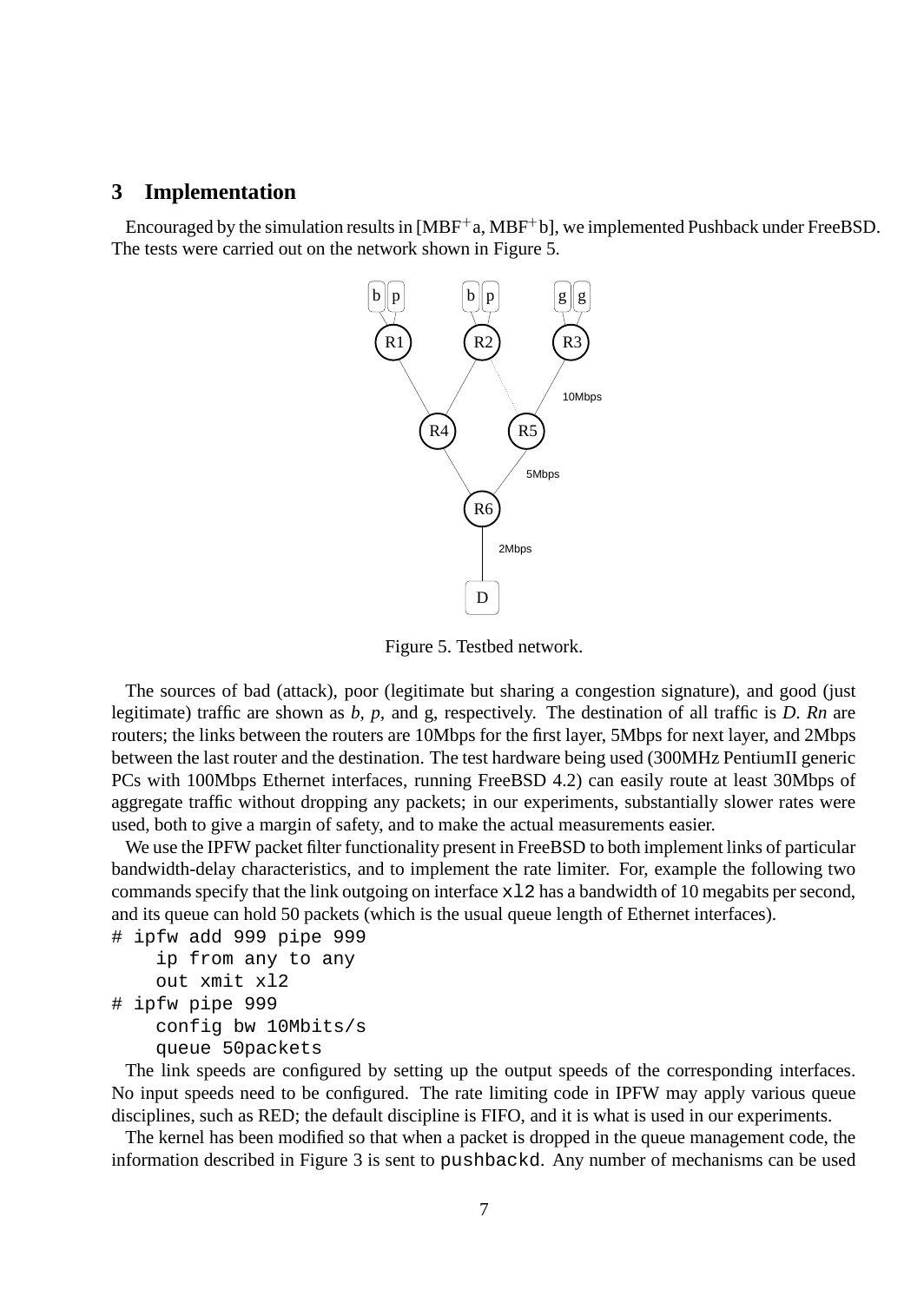to pass information from the kernel to the user; we chose to use the tunnel interface driver  $(\text{tun}(4))$ . When the output routine of the tunnel driver  $(tunoutput()$  is called by the networking code in the kernel, the packet can be read from the user level by reading the corresponding /dev/tun*n* device. We use /dev/tun63. The user-level daemon, pushbackd, may keep only a sample of the dropped packets. The probability of keeping a packet may be inversely proportional to its size, so that a constant fraction of the bandwidth, rather than the packet count, is kept. At the traffic levels in the experiment, the code has no trouble keeping up. Pushbackd samples the dropped packets it receives, and periodically (every 60 seconds) runs the aggregate-detection algorithm described in Section 2.1. Even for a drop set of  $10<sup>5</sup>$  packets, the algorithm runs in well under a second.

For each prefix that the daemon is rate-limiting, whether it is because of locally-detected congestion, or because of a Pushback request, it keeps an entry with all the fields shown in Figure 4, plus a starting time, in a linked list, ordered by expiration time. As an implementation optimization, only the difference between expiration times is kept in the corresponding fields, so that for each clock tick, only the first one has to be decremented. When the detection algorithm finds a prefix to rate-limit, it searches the list; if it is already there, and it is a prefix that was originated with the current node, it updates the expiration time, potentially moving it further back in the linked list.

When R6 detects congestion on its outgoing link to D, it runs the aggregate-detection algorithm, and decides that the target is 10.102.0.31. It then examines the traffic for D it is getting from R4 and R5, and it finds that R4 is sending it 5Mbps, but no traffic for D is arriving from R5 (the 'g' traffic coming in from R3 may be for another host in D's subnet). The outgoing link is only 2Mbps, it is going to request R4 to limit the traffic they are sending to 2.4Mbps (20% more than the output rate, so that some traffic. When this happens R4 inserts a firewall rule such as this:

# ipfw add 101 pipe 101 ip from any to 10.102.0.31/32 out xmit xl2

# ipfw pipe 101 config bw 2400Kbps

Since there is no traffic coming in from R5 for D, no pushback is sent to R5. Note that already we have a better situation; only 2.4Mbps are arriving from R4; therefore, if the 'g' sources upstream from R5 are sending traffic comparable to that, more of it will get through than before R4 started rate-limiting. However, this could have been accomplished by clever input filtering on R6, so let us proceed one step further.

R4 will now tell R1 and R2 to rate-limit traffic to D. In a similar fashion, more of the bad traffic from the 'b' sources entering each of R1 and R2 will be dropped, and some of the traffic from the 'p' (poor) sources destined for D makes it to D. Initial measurements indicate that Pushback is ratelimiting successfully, so that more of the poor and good traffic are getting through. Further study is needed to fine-tune the sampling rates, detection intervals, and also consider feedback information in adjusting the Pushback parameters.

It was no surpise that the system worked. The most interesting observation is that even though the hardware used is fairly old (a benefit in this case, as it is more easily overloaded), there was no noticeable system performance degradation. This also does not come as a surprise, since all the switching in the kernel is done in software and in the same address space. In a real router with hardware-assisted fast switching paths for the common cases, the overhead of imposing a number of rate limiting sessions may be much higher.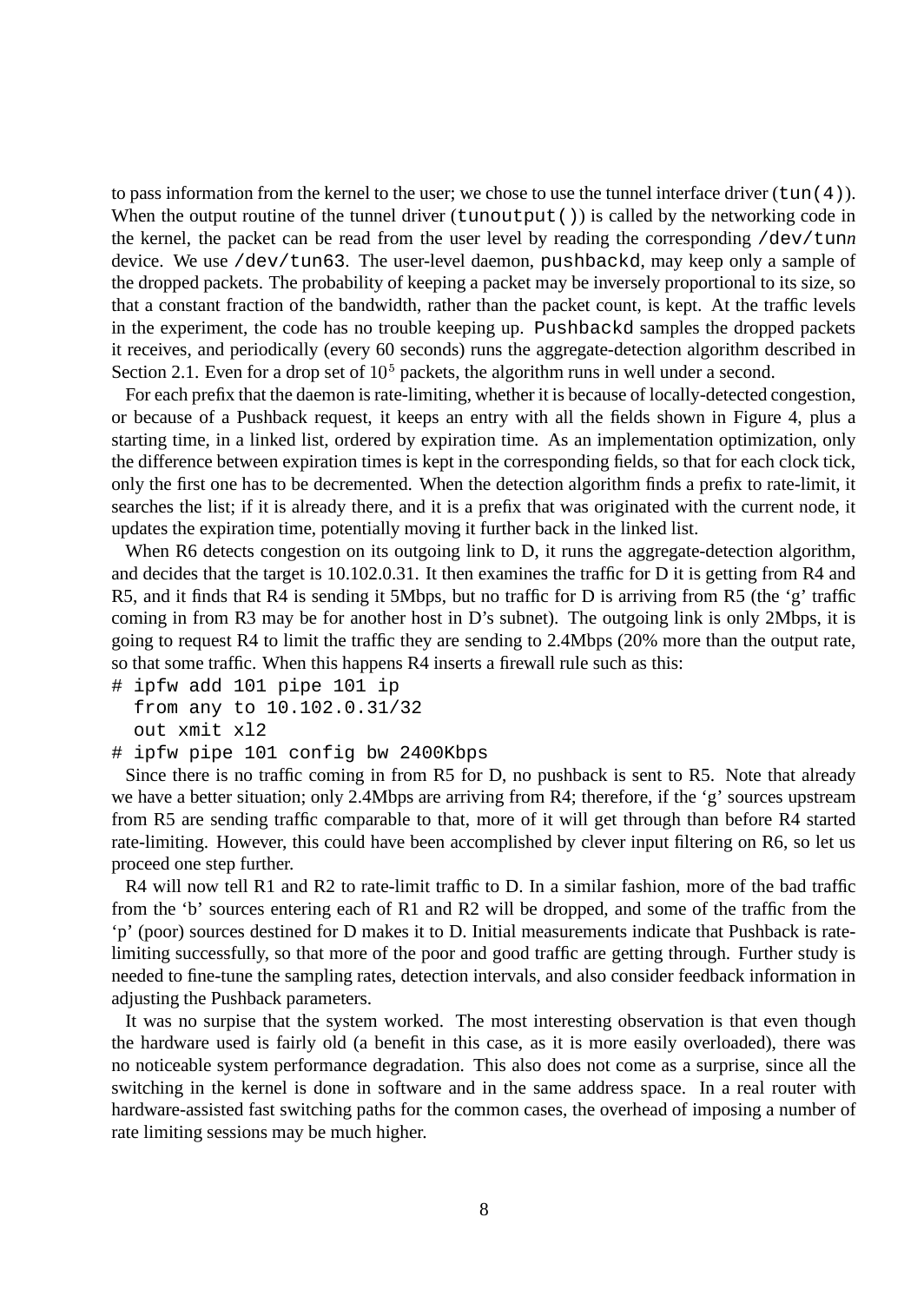### **4 Related Work**

Distributed Denial of Service attacks have been a real problem for less than three years, and not much published work exists on the subject. Related work falls into two categories: old work that can also be used in countering DDoS attacks, and new work specifically aimed at this task.

Originally, it was suggested that DDoS attacks could be countered by applying resource allocation techniques on network bandwidth. Integrated Services [CSZ92] and Differentiated Services [BBC 98] are two approaches aimed at isolating flows with specific quality of service (QoS) requirements from lower-priority traffic. It is not clear if this approach would help; Web traffic, which is a significant fraction of network traffic, is likely to remain best-effort, so it will not be protected by QoS requirements. It is also not clear to what extent compromised sources could fake traffic to show it belonged to QoS-protected flows. There is also an approach that is similar to pushback that was described in [Van97] in an Active-Networks-based defense against flooding attacks.

There are many congestion-control mechanisms, which might alleviate some of the effects of congestion due to DDoS attacks if only they were globally deployed. Random Early Detect (RED)[FJ93] and its variants tries to identify flows that do not obey TCP-friendly end-to-end congestion control, and preferentially drop them. There is also a large body of work (*e.g.*, Fair Queuing[DKS89], Class-Based Queuing[FJ95]) aimed at allocating specific fractions of the available bandwidth to each flow so that they all get served. The main problem with these approaches is that packets belonging to DDoS attacks do not have readily-identifiable flow signatures, and can thus not be identified by these mechanisms. This is the reason why the concept of Aggregate-based Congestion Control was developed[ $MBF^+c$ ] and which is where the work in the present paper is based.

A different style of approach to combating DDoS attacks focuses on trying to detect a DDoS attack in progress and then respond to the specific attack. Various forms of packet tracking have been suggested. Some try to construct a partial map of the paths that the attack is taking; the two main variants are *traceback* [Bel00] and packet marking [SWKA00, DFS01]. Others, such as [Sto00] involve all edge routers logging (a sample of all) packets, and then analyzing the logs to identify, and hopefully block, sources of the attack. An interesting approach is that of [BC00] where, starting with a partial map of the network, they can locate routers where attack traffic is coming from by flooding them and watching the attack traffic decrease. In traceback techniques, routers pick outgoing packets with a small probability  $(e.g. 1/20000)$ , and send a traceback packet (a new kind of ICMP packet) to the same destination as the sampled packet. The traceback packet contains the IP address of the router sending it, and is always sent out with a TTL (or Hop Limit) of 255 (as a rudimentary form of authentication). During an attack, a sufficient number of these packets will reach the target for it to form an approximate map of the path the attack is taking. Of course, the attacker can inject its own traceback packets, but unless it has compromised a router fairly close to the target (to inject packets with a sufficiently high TTL), all it will achieve is create a fictitious subtree from where the attack may be originating. Packet marking does not send additional packets, but rather modifies the IP ID field in each packet to carry partial information about the router that marked the packet. Clever techniques are used to reconstruct the original data. This approach has its own set of failures (*e.g.*, it is hard to get it to work with IPv6). The question of what to do even when the paths the attack is taking are identified still remains, and it may still involve human operators, especially when administrative boundaries are crossed.

The common problem that all the tracking techniques are trying to solve is that source addresses in attack packets cannot be trusted, because they are very easy to forge. If all edge routers in the entire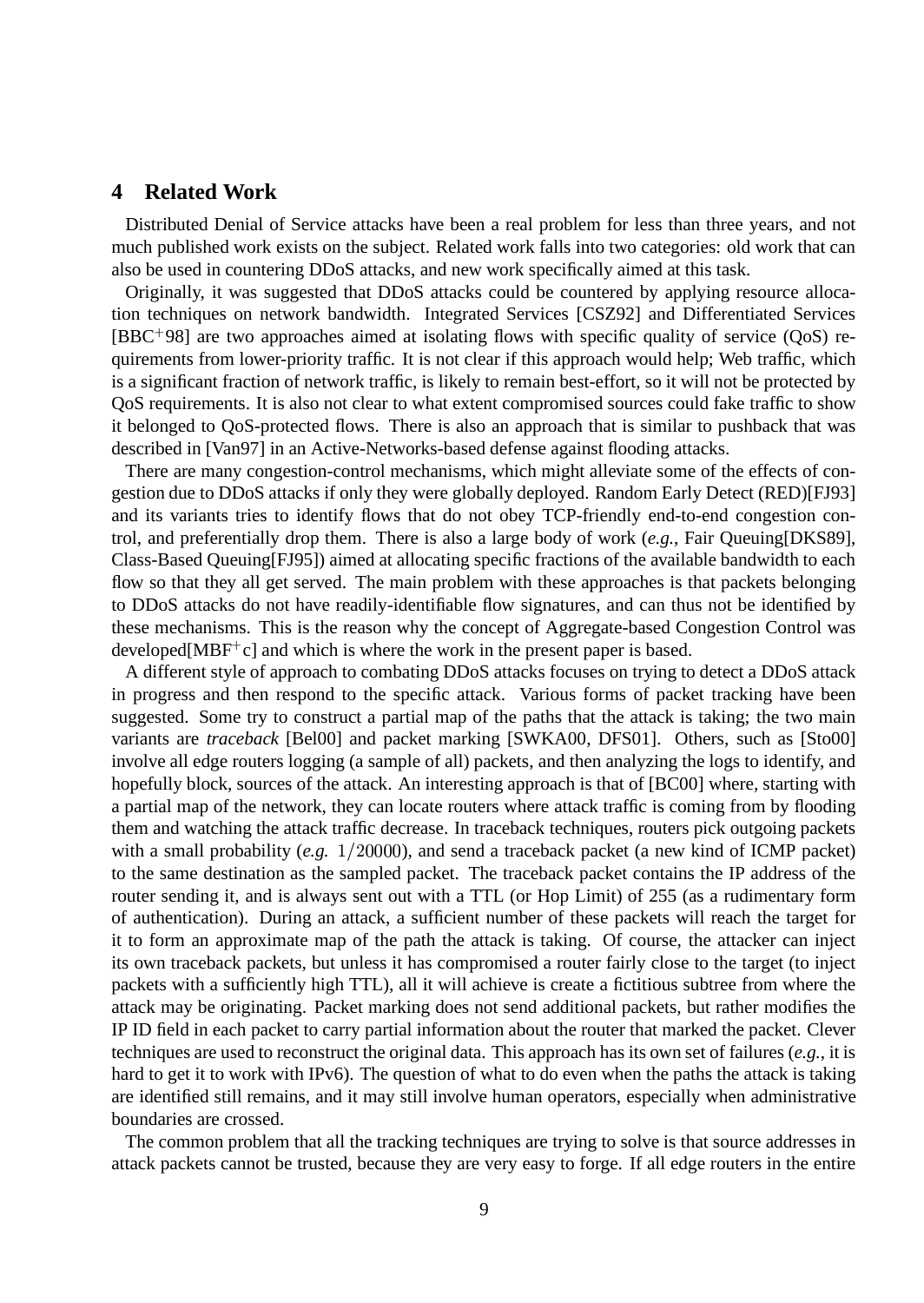Internet were implementing source address filtering[FS98], this task would be greatly simplified. Of course, most machines where the packets are originating have been compromised by an attacker, and their owners do not even know that they are being used for an attack. Also, even if the hundreds or thousands of machines that an attack is coming from were known, it is not clear what could be done about them. Finally, it has been suggested[SDS00] that intrusion detection systems or firewalls be used to detect an attack in progress, and notify upstream elements accordingly.

We view Aggregate-based Congestion Control and Pushback as complimentary to many of these approaches. For example, a good map of the network with reliable historical traffic profiles from traces, can be used to determine sudden changes in traffic profiles that could signal an attack, or help determine how to allocate rate limits in pushback messages.

## **5 Discussion**

Let us discuss some issues that may affect the way Pushback could be deployed. First off, it is fairly obvious that the pushback is most effective when an attack is non-isotropic; in other words, there will be routers fairly close to the target where most of the attack traffic will be arriving from a subset of the input links. That is a fairly safe assumption; even the biggest attacks do not involve more than a few thousand compromised machines, and there are many millions of machine on the Internet. It would be particularly hard for an attacker to ensure that the attack slaves are evenly distributed with respect to the target.

Another issue to examine is what fraction of the attack traffic originates from hosts served by the same ISP as the target. The smaller the ISP, the smaller that fraction will be, and even the largest of the top-tier ISPs will have a sizeable fraction of attacks originating from the outside. While an ISP can unilaterally deploy Pushback in its routers, unless agreements with its peering ISPs are made on how to honor pushback requests (an issue fraught with security and policy issues), said ISP will have to take advantage of pushback as best as it can. Now, in general, an ISP's network can be thought of as a cloud where clients attach (on edge routers) and which connects to other ISPs at peering points (private or public). An ISP's network can thus be viewed as a single virtual router, with multiple inputs and multiple outputs. If, in addition to output rate limiting, we were to implement input rate limiting, then the following variation of pushback could be considered: when an edge router detects an attack toward one of its attached customers, it tries to pushback determine what fractions of the attack traffic are coming through the border routers of the ISP. This could be done with some variation of ITRACE or marking by the border routers that would be caught and examined at the edge routers. Then, using (authenticated) tunnels to the border routers, the edge router would ask them to apply *input* rate limiting to the requested aggregate. If this is deemed undoable, input rate limiting on the border routers would still be useful in that it would effectively extend pushback by one more hop without the coöperation of the (upstream, belonging to a different ISP) router. Needless would still be useful for the part of the attacks originating from within the ISP's network.

### **6 Conclusions**

We presented the implementation of a mechanism that treats Distributed Denial of Service attacks as a congestion-control problem, and acts by identifying and preferentially dropping traffic aggregates responsible for such congestion. The purpose of this work is twofold; show the practicality of such an approach, and explore ways to deploy it incrementally in an operational environment. We already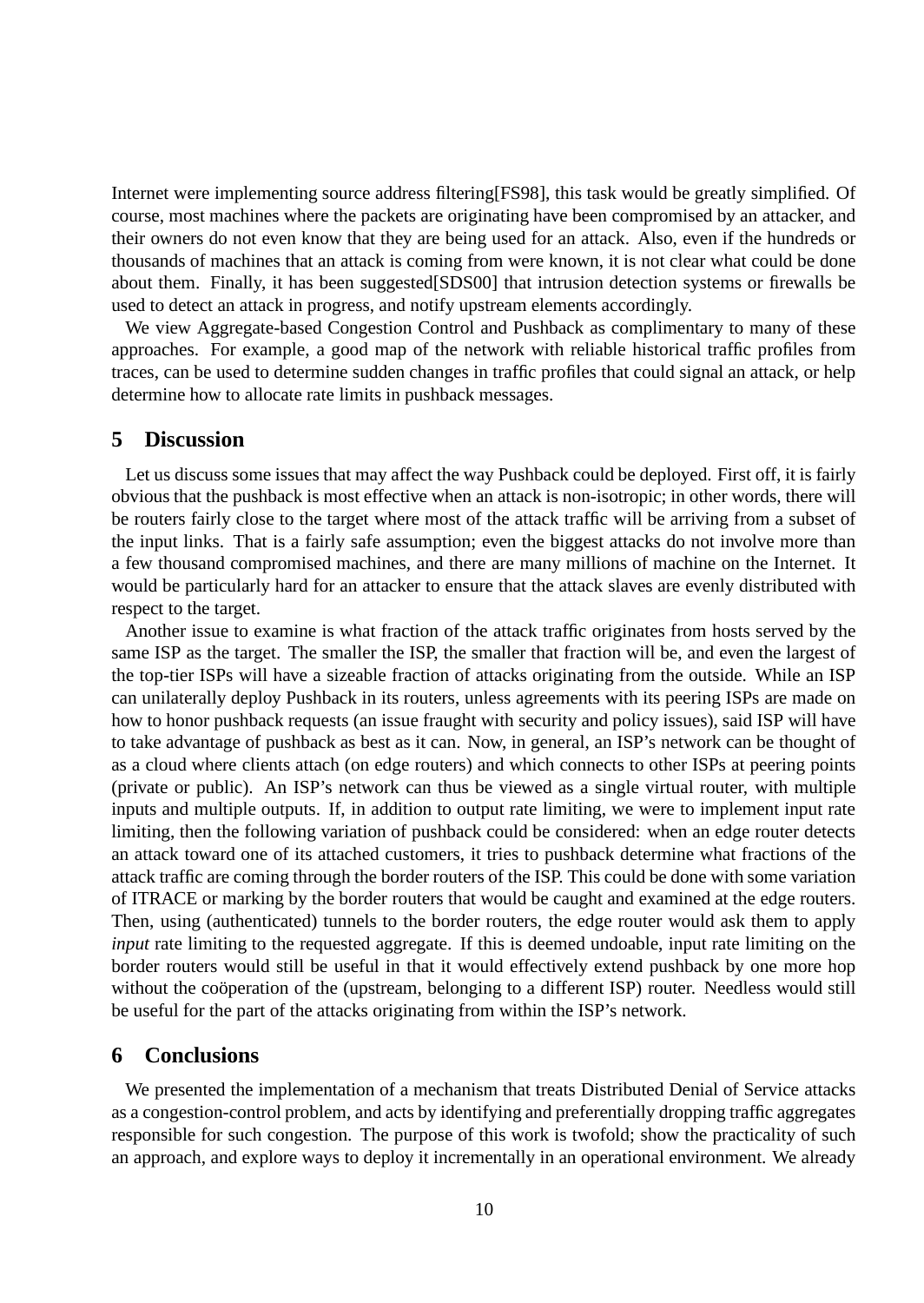know from simulations [MBF<sup>+</sup>c] that Pushback is a promising way of combating DDoS attacks and flash crowds. There are some aspects that are easy to simulate, but real code running on real machines allows us to explore the details of a real system. We also needed to see how much memory and computing power is needed to actually run Pushback, in the hope of influencing commercial router designers toward implementing Pushback in their code. A promising hybrid solution, which we plan to investigate over the next few months, is to use features such as the Committed Access Rate[Cis98] in cisco routers to implement the rate-limiting, while sniffing traffic on both incoming and outgoing links of each router to detect congestion and dropped packets, even if the router itself cannot report those. Such experiments may allow rapid deployment of Pushback even in the absence of explicit support from router vendors.

# **Acknowledgments**

The original idea for Pushback came from an informal DDoS research group consisting of Steven M. Bellovin, Matt Blaze, Bill Cheswick, Cory Cohen, Jon David, Jim Duncan, Jim Ellis, Paul Ferguson, John Ioannidis, Marcus Leech, Perry Metzger, Robert Stone, Vern Paxson, Ed Vielmetti, and Wietse Venema. A recent paper [MBF<sup>+</sup>b, MBF<sup>+</sup>a] presents the theoretical basis and detailed simulation results upon which this work has been based.

# **References**

| $[BBC + 98]$ | Steven Blake, David L. Black, Mark A. Carlson, Elwyn Davies, Zheng Wang, and Walter<br>Weiss. An Architecture for Differentiated Services. RFC 2475, December 1998.                                 |
|--------------|-----------------------------------------------------------------------------------------------------------------------------------------------------------------------------------------------------|
| [BC00]       | Hal Burch and Bill Cheswick. Tracing Anonymous Packets to Their Approximate<br>Source. In <i>Usenix LISA</i> , December 2000.                                                                       |
| [Bel00]      | Steve M. Bellovin. ICMP Traceback Messages. Work in Progress, Internet Draft draft-<br>bellovin-itrace-00.txt, March 2000.                                                                          |
| [Cis98]      | Cisco Web Pages: Committed Access Rate.<br>http://www.cisco.com/univercd/<br>cc/td/doc/product/software/ios111/cc111/car.htm, February 1998.                                                        |
| [CSZ92]      | David D. Clark, Scott Shenker, and Lixia Zhang. Supporting Real-Time Applications<br>in an Integrated Services Packet Network Architecture and Mechanism. In ACM SIG-<br>СОММ, 1992.                |
| [DFS01]      | Drew Dean, Matt Franklin, and A. Stubblefield. An algebraic approach to ip traceback,.<br>In Proceedings of NDSS '01, February 2001.                                                                |
| [DKS89]      | Alan Demers, Srinivasan Keshav, and Scott Shenker. Analysis and Simulation of a Fair<br>Queueing Algorithm. In ACM SIGCOMM, 1989.                                                                   |
| $[FBI^+]$    | Sally Floyd, Steve Bellovin, John Ioannidis, Kireeti Kompella, Ratul Mahajan, and Vern<br>Paxson. Pushback messages for controlling aggregates in the network. Internet Draft,<br>work in progress. |
| [FBS]        | The FreeBSD Project. http://www.freebsd.org.                                                                                                                                                        |